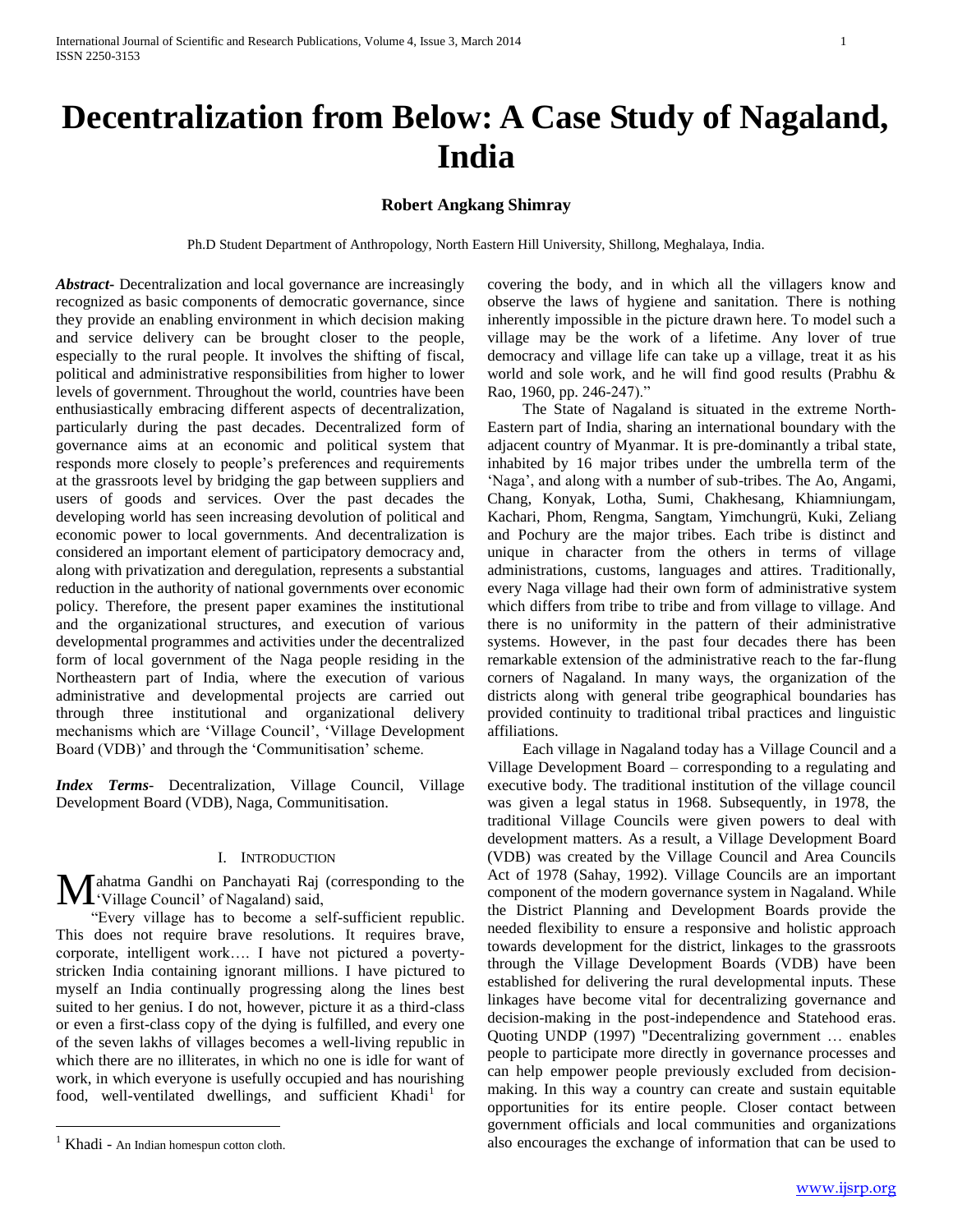formulate development programmes that are tailored to local needs and priorities, and thus are more effective and sustainable." This paper outlines the institutional structure and the execution of various rural developmental projects in the light of mass participation in a decentralized form of local governance.

#### II. METHODOLOGY

 This paper is primarily based on field data collected from the sample areas/households through survey and interview method. Secondary data available are also used for the study. These are collected from the official records, journals and publications of the development departments etc. One case study was developed by field visits followed by data collection by the author and selected field collaborators. Data and reports from the village/VDB were selected purposively for the study which covers in total 210 households. Besides the selected village the author had also surveyed several other surrounding villages to observe the developmental projects being implemented under Village Developmental Board and Communitisation project. Observation, interview and questionnaire were employed as key methods for collecting data. Interviews were conducted with the help of systematically prepared schedule on the elders and knowledgeable person of the village.

#### III. DECENTRALIZED LOCAL GOVERNANCE IN NAGALAND

 The institutionalization of the traditional modes of local governance in Nagaland had been well before the commencement of the Panchayati Raj Act through the Nagaland Village and Area Council Act 1978. In the present context the Village Councils and their subsidiary Village Development Boards (VDBs) are established modes of decentralized governance all over Nagaland. These institutions have evolved from indigenous practices of the Naga tribes and later regularized through legislation, facilitating their easy assimilation with existing village system. Every recognized village in Nagaland has a Village Council and its development wing the Village Development Board (Chakraborty, J). Nagaland has 1,317 villages in its area of 16.579 sq. km. spread over 11 districts and 52 blocks. There is specific distribution of duties and power between the Village Council and the VDB. The Council has administrative and judicial duties whereas the VDB has financial and development functions.

### IV. VILLAGE COUNCIL – POWER AND DUTIES

 $\overline{a}$ 

 The Village Council is the principle organ of the Village. The Village Council under the head of the Chairman assisted by the Gaonburas<sup>2</sup> and the Councilors play the most prominent role in running the administration of the village. The members of the Village Councils are elected democratically for a period of five years. The Village Council is the overall authority for the

administration of justice within the village. Under the Nagaland Village and Area Council Act, 1978, every recognized village in the State shall have a Village Council. The Village Council acts as an auxiliary to the administration and has the full power to deal with internal administration of the village. It also acts as the court of appeal and all the council members pronounce judgment on trial over the prevailing case. It is the duty of the Village Council to frame rules and regulations regarding civil, criminal, and tradition related cases, they also ensure that offenders are duly punished. Most of the disputes are settled within the village by the Village Council based on their framed existing laws and regulations. However some cases may also be appealed to the Court of District Magistrate or to the Dhobashi<sup>3</sup> Court. The Village Council also constitutes the Village Development Board (VDB) and ensures that various development projects are implemented efficiently in the Village. The council also has full powers to deal with the internal administration of the village, maintenance of law and order, enforce orders passed by competent authority, etc. This is why Village Councils have been the crux of grassroots administration in Nagaland.

#### V. VILLAGE DEVELOPMENT BOARD (VDB)

 The VDB is a statutory body, functioning under the primary village authority known as Village Council. The institution of the VDBs, which are synonymous with the concept of decentralized grass root level planning in Nagaland, was first set up in 1976 in Ketsapomi village in Phek District on an experimental basis. Nevertheless, on seeing the success of the Ketsapomi VDB, a mass campaign was launched since 1980 to expand the coverage of this unique institution throughout the State. VDBs were thereafter gradually constituted in the remaining parts of the State and the concept institutionalized with the enactment of VDB Model Rules, 1980 (Karmakar K.G. *et.al*.).

 The Village Development Board is a mechanism for decentralization of planning and development at the grass root level at its best. It includes all the permanent residents of the village as its members functioning under a management committee with a Secretary who is elected democratically for a period of three years. Besides women are to constitute 25% of the total of the management committee. This is a novel scheme of development as the locals understand their needs better and can effectively articulate and implement developmental activities better.

 The Department of Rural Development has been involved in the developmental activities of the rural areas of Nagaland through the implementation of various programmes and schemes with the objective of improving the economic and social living standard of the rural poor through employment generation and infrastructural development programmes. All the activities of the Department are implemented through the grass root level organization "The Village Development Boards (VDBs)" which has been active since its inception in 1980.

 $\overline{a}$ 

<sup>2</sup> Gaonburas - They are the Ex-officio members in the Council and can exercise franchise in the council election. They are the agent to the Government.

 $3$  Dhobashis are Govt. agent who deals with customary laws and legal advisor to the Deputy Commissioner of the District Headquarter.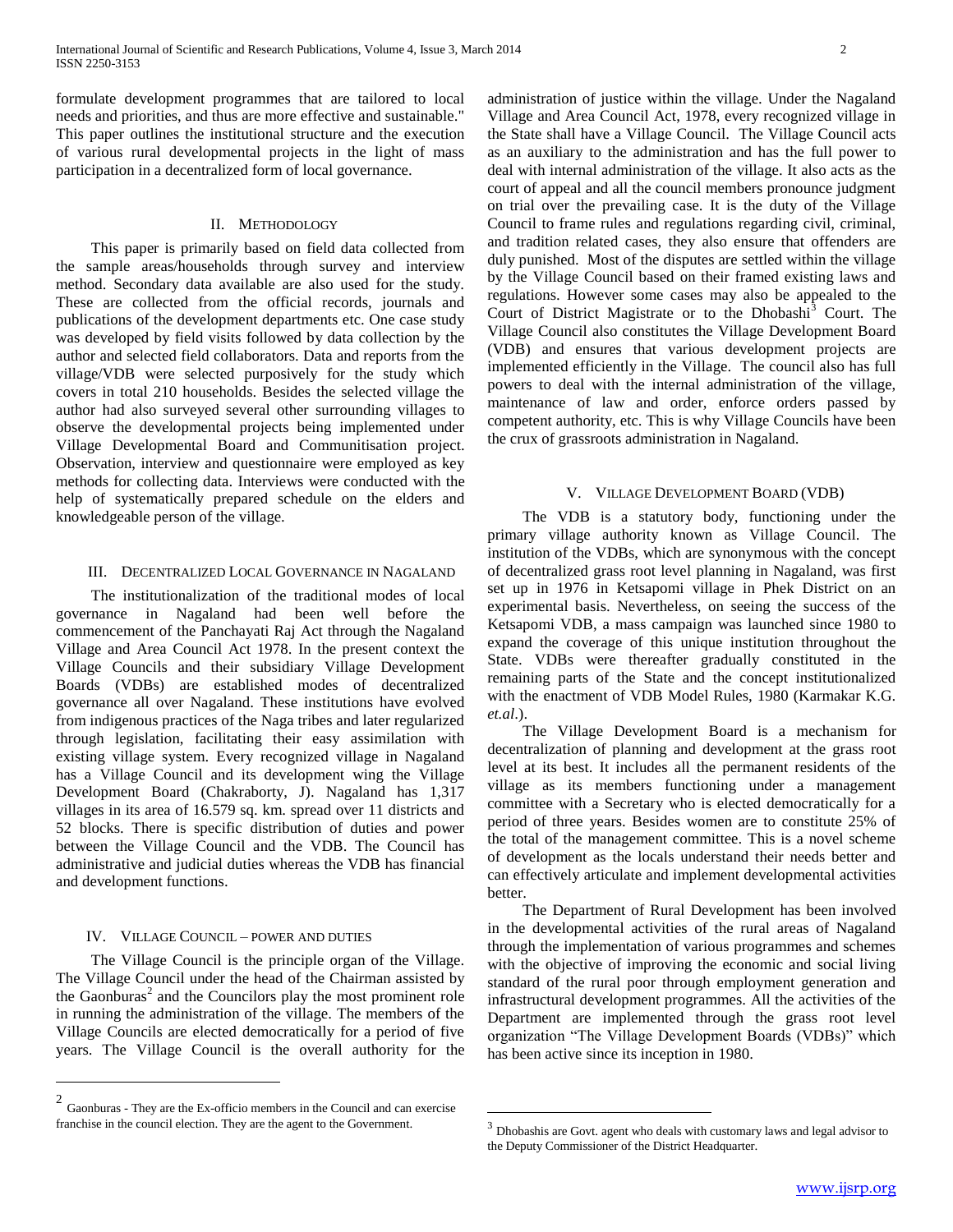# **Activities Implemented through the Village Developmental Board (VDB)**

 VDBs are the grassroots level Development Institutions in the state and are responsible for implementation of all programmes/schemes of both under State Plan and Centrally Sponsored Schemes under Rural Development Department. The following activities implemented under the VDB in Nagaland:

- Swarnjayanti Gram Swarozgar Yojana (SGSY)
- Indira Awaas Yojana (IAY)
- Grant in Aid to VDBs (Household Allocation)
- VDB Welfare Fund
- Fixed Deposit (FD) & Matching Cash Grants (MCG)
- Mahatma Gandhi National Rural Employment Guarantee
- Schemes (MGNREGS)
- Backward Region Grant Fund (BRGF)
- Micro-Finance (MF).

# **Duties of the Village Developmental Board (VDB)**

 VDB being a decentralization concept of achieving "Rural Development through Active Participation of the Village Community" performs a vital role in ensuring the overall economic growth and infrastructural development of a village. The following are the duties of the Village Development Board:

- Identify & Select priority based schemes through General Body Meeting.
- Ensure Ground implementation of Programmes.
- Ensure Community participation.
- Ensure Transparency & Proper Fund Utilization.
- Maintain Account, Muster Rolls & Beneficiary Records.

 Through VDB the State Government of Nagaland is implementing several welfare measures for alleviating poverty and to bring about socio-economic change in the lives of the rural poor. And also with a view to ensure grass root level participation of the people in the governance, decentralized institutions have come to play crucial roles. Projects for construction of agri link roads, approach roads, irrigational canals, rain water harvesting etc. has come to be implemented for creating infrastructure facilities of the rural areas to bring about progress and development. The primary responsibility for drawing up developmental projects and to prioritize areas for development based on local knowledge falls on the Village Development Boards therefore that makes them a very important institution of the rural villages. In this aspect the role of Village Development Boards needs special attention.

# **Communitisation: The Concept**

 Citizen participation is the essence of democracy. People have the right to participate… a right to be part of decision affecting their lives. They know more about where they live and what they want and what is best for them than do people from outside. Further, equipping people with right information and knowledge that is acceptable and compatible with the community will help them make healthy choices. Therefore, the State Government of Nagaland has adopted openness and encouraged active participation of civil society, harnessing its rich social capital to revitalize and improve public services through the concept of Communitisation.

 The concept of Communitisation was introduced in 2002 under the "Nagaland Communitisation of Public Institution and Services Act of 2002", under the stewardship of the then Chief Secretary of the State Shri. R.S Pandey. And after enactment of Nagaland Communitisation Act on public institutions and services the same year, the government in phases handed over ownership and management of education, health care, water supply, electricity, tourism and bio-diversity conservation to the communities.

 Communitisation consist of a unique partnership between the government and the community involving transfer of ownership of public resources and assets, control over service delivery empowerment, decentralization, delegation and building capacities, all with the aim of improving the delivery of public utility systems. Communitisation therefore involves transfer of government assets to the community, empowerment of community through the delegation of governmental power of management and supervision of day to day functioning of employees to village committees to be managed by committees/boards under the aegis of the Village Council as prescribed by the Act.

 It also demand ensuring accountability to government employees posted at the service delivery level to local committees and control of government assets by village committees including the responsibilities for maintenance and augmentation of assets. As such Communitisation is based on triple "T" approach viz:

- Trust the user Committee,
- Train them to discharge their new found responsibilities and,
- Transfer governmental powers and resources in respect of management.

 The venture paid off with Nagaland being selected for United Nations Public Service Awards in 2008 for Communitisation programme in recognition of its innovative use of rich social capital. Moreover, the Unicef's current International issue on the State of the World's Children, has also devoted a full page on "Imagine Nagaland". Nagaland is the only State, which has featured this way in the publication. The State Government of Nagaland was also conferred the United Nations Public Service Awards for Communitisation programme in recognition of its innovative use of rich social capital on June 23, 2008 at New York. And Nagaland is the only award winner in Asia Pacific region in the category of fostering participation in policy-making decisions through innovative mechanism and one among the 12 awardees selected globally in different areas of public services.

# **Salient Features of the Nagaland Communitisation Act 2002:**

- Boards or committees constituted under the aegis of Village Councils to own and manage the communitised institutions.
- A representative Committee of the community: Members are from the user community … the actual stakeholders.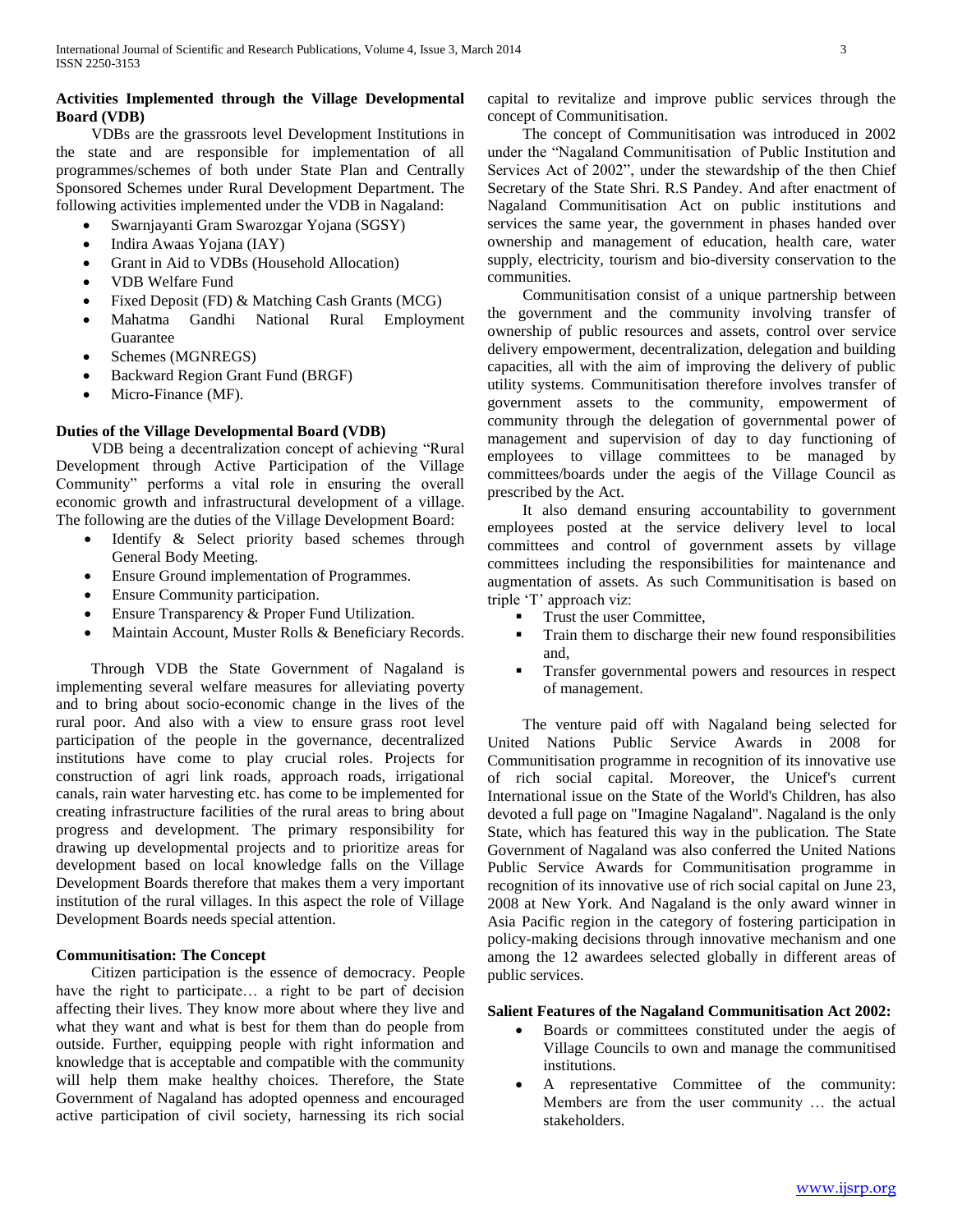- Assets, powers and management functions of the Government transferred to Committee through MOU.
- Responsibility of the Committee: Disbursal of salary, grant of casual leave, control of employees including power to exercise 'no work no pay', maintenance of buildings and assets, purchase of essentials e.g. textbooks, medicines.
- Responsibility of the Government: Ensure deployment of health workers, provision of funds for salaries and other grants, provision of technical guidance and support.
- Government to be in assistive, monitoring and regulatory role.

 Unlike other forms of decentralization or privatization, Communitisation develops partnership between Government and the people through delegation of powers and responsibilities to the community for the management of public institutions, so that the performances of the public utilities improve. As for instance, the Communitisation of health/education sector means the community takes over ownership and management of health/education institutions and services. It also means active participation of community in preventive and promotive measures, contributing their share to make health a reality in their own community (Govt. of Nagaland, 2009).

# VI. CASE STUDY

 In 2011, the author visited a village namely Sodzulhou, situated to the North Western side of Medziphema Administrative Block of Dimapur District, Nagaland, and detail discussions with the members of the Village Council, VDB and Communitisation committees were held. Besides this village, several other surrounding villages were also visited and discussions were made with the selected individuals of those villages. Like any other Naga villages of Nagaland, the administration of the Sodzulhou is carried out by the local governing body i.e., the *Village Council*. It is headed by the Village Council Chairman who is elected unanimously from among the Council members for the period of 5 years. The Chairman is assisted by the Council members and the Gaonburas. Along with the Chairman, the number of councilors consists of 10 members which includes; 6 elected members and 4 Ex-officio members i.e., the Gaonburas. The Village Council is the overall authority for the administration of justice within the village. It is the final Authority on all matters relating to the welfare and security of the village.

 The Chairman and his Councilors are the legislators in the Village Assembly. They make various necessary rules and regulations, and the same amendments were done from time to time to suit with the prevailing situation and most importantly to meet the welfare of the people. The legislative function of the Village Council is to execute the various existing laws framed by them, government laws, and ensured that these laws are abided by the people of the village effectively. Any breach of laws and taboos by any individuals were punished duly by the Village Council.

 The Village Council from time to time decides disputes – public dispute, private dispute and inter village dispute. Private dispute - involving two or more persons, public dispute are those in which the whole village is involved, and inter village dispute – where two or more villages are involved. It is the responsibilities of the Village Council to settle all the disputes within the village jurisdiction and an effective execution of its laws and decisions. In case a person or a party fails to abide by the rules and decisions of the Council, they take up necessary actions against him or them, and see to it that all its laws and regulations are obeyed effectively. The Council does not tolerate any defiance of its authority. Thus, to punish the wrong doer and to ensure the strict observance of laws in the village is one of the primary functions of the Village Council.

 Judicial function is another one of the most important functions of the Village Council. The Council members constitutes what is known as the 'Village Court', it is the highest court of justice organ in the village, it deals with all kinds of crimes, disputes and breach of laws by the people within their jurisdiction. The Village Chairman and his Councilors act as the judges and dispense the judgment on the basis of existing laws.

 The *Village Development Board* of this village headed by the VDB Secretary, who is assisted by four more members are elected democratically by the people of the village for the period of three years. The VDB works under the aegis of the Village Council and is involved in all phases of developmental activities as a part of their responsibilities. They make sure that developmental projects are carried out efficiently with the good results.

 VDB, along with MNREGA (Mahatma Gandhi National Rural Employment Guarantee Act) which was introduced by the GOI in 2008 in all the rural areas of India have been very fruitful and successful in delivering development and employment to the villagers of this Village. The introduction of NREGA scheme has greatly boosted to the growth and development of the Village by constructing infrastructure and guaranteeing employment for hundred days a year to all the eligible individuals. It is basically a grass-root development process. Some of the developmental works that are successfully implemented and accomplished under the agencies of VDB and MNREGA since its induction in the village are footpath, village Gate, drainage, community latrines and bathrooms, approach road to highway and to the village, approach road to primary School, public well/water reservoir), community granary, etc. They have also formulated some few projects to be carried out in the near future, and these are; Irrigational canal for agriculture purpose, Retaining Wall, etc.

 *Nagaland Communitisation of Public Institution and Services Act of 20*02, is establish partnership between Government and community with the aim of improving delivery of public utility systems. Under this approach, the village has three Committees viz: Village Education Committee (VEC), Village Health Committee (VHC), Water and Sanitation Committee (WATSON) and Managing Board Committee (MBC). These three committees carried out their respective duties delivering the overall socioeconomic growth and higher living standard to the people of the village.

 The **Village Education Committee (VEC)** takes over the management of the government Primary and Middle school of the village; take care of the basic elementary education of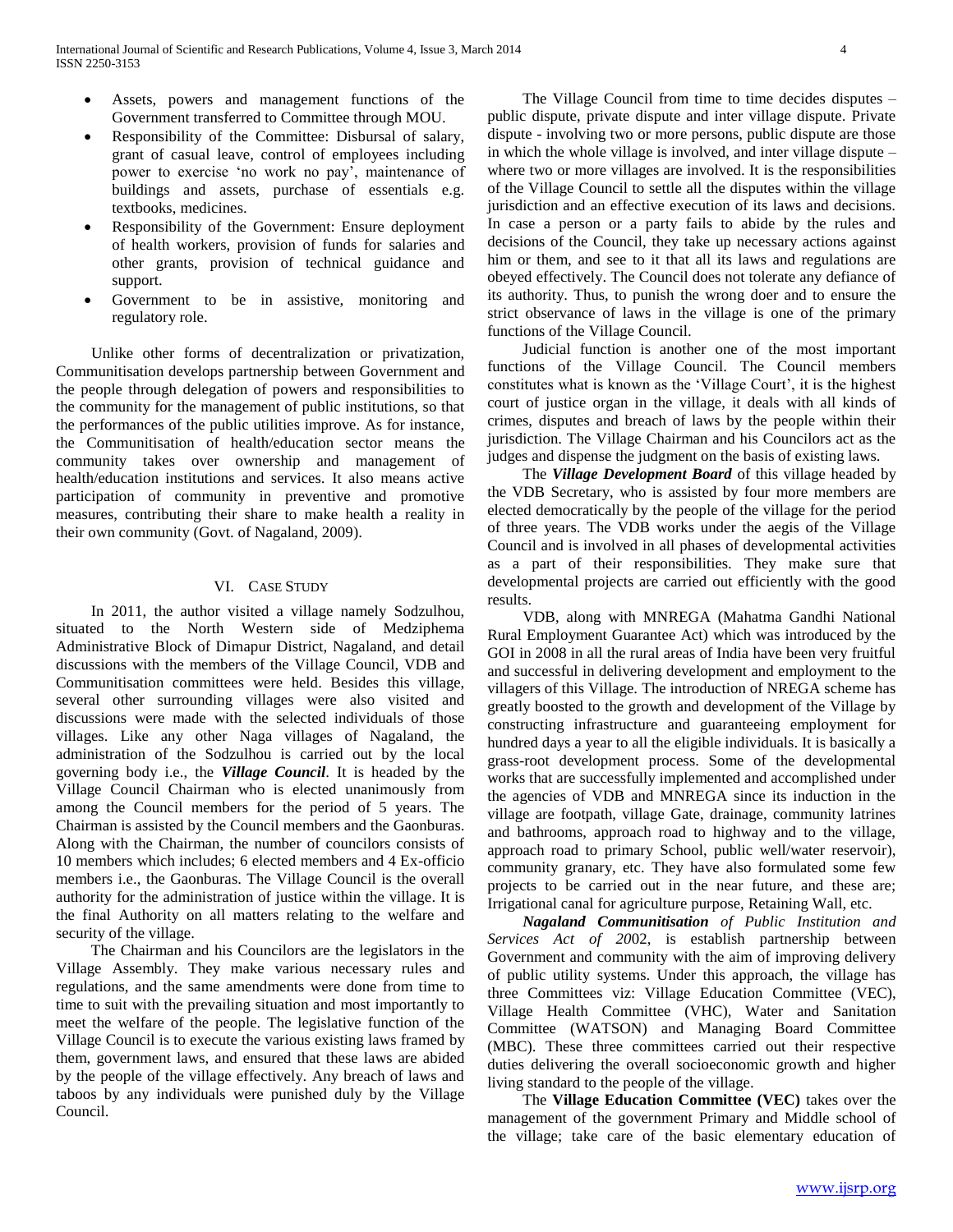children in the village; they make sure that all the children of the village are admitted to the Village Government Primary School; the Committee also disburses the salary of the teachers; they also ensure the discipline and regularity of teachers, with power to enforce "no work, no pay" principle; they enforced deduction of one day wages for the absentee"s teacher in the working days; the VEC members also regularly visited the school and crosschecked the students and faculties activities; they make sure that no proxy teachers are entertained in the village school; purchase of textbooks, furniture, construction and repair of school buildings etc. are also taken care by the VEC along with the school authority; the Committee members also took part in the social activities and other co-curricular activities of the school; lastly, they are also empowered with the selection, appointment and transfers of any teacher who is found of misconduct in discharging his/her duties.

 Secondly, **Village Health Committee (VHC)** ensured the proper management of the Village Primary Health Centre; they acted as a vigilante on the working system of the Health Centre, staffs and their effective delivery of services to the people; the committee along with the staffs gave more emphasis to the health condition of pregnant woman, new born babies and children through their supply of free of cost medicines and care; they make sure that pregnancy are registered before the VHC; the committee also examines the health condition of the villagers; ensure all children are immunized (Polio drops); the Health Committees along with the staff members carried out preventive measures to any outbreak of epidemic and disease in the surrounding areas and it is their task to announce the people about the outbreak of the disease and if necessary report it to the nearest District Health Department; the Committee is also empowered with the power to transfer any staff found guilty of misconduct in discharging their duties, and the same with the recommendation of the new replacement staff; the village with the initiative from the Committee and the staff members observed "Nutrition Day" once every month and medicines are distributed free of cost to the pregnant women, lactating women and children on this day.

 Thirdly, **Water and Sanitation Committee (WATSON)** looks after the proper management and supervisions of water supply from the source to the common main distributing reservoir; assets and equipment of water supply are also under the maintenance and custody of the Committee; they appoint and control over the person connected with the management and maintenance of the common water; they implement schemes/projects connected with development and improvement of water shed for the sources of water supply and protection of water supply sources; they also make sure that every household receives enough drinking water.

#### VII. CONCLUSION

 Decentralization and local governance are increasingly recognized as basic components of democratic governance, since they provide an enabling environment in which decision making and service delivery can be brought closer to the people, especially to the poor. Decentralization facilitates greater popular participation in governance. It brings government closer to people, making it more accessible and knowledgeable about local conditions and more responsive to peoples' demands. This facilitates the forging of a strong relationship between the governors and the governed and identification of the people with their government, which helps to reduce alienation from the political process. Decentralization of power from center to states, states to districts and areas within districts and villages can be one of best ways of radically restructuring an over centralized system of governance, which may be somewhat removable from people, and have limited direct accountability to them. It also results in empowering people, promoting public participation and increasing efficiency as it is evident in the State of Nagaland.

Successfully implementation of development programmes requires adequate funds, appropriate policy framework and effective delivery machinery. However, without good governance and programmed implementation, much of the vast quantum of resources being spent for development is wasted. Therefore, it should be so designed as to bring about improve transparency, better accountability and streamlining of the structure of government.

 Decentralization provides opportunities to marginalized sectors of the community, like women in some countries, minorities etc., to participate at the local level, enabling a more sensitive approach to policy formulation and implementation. It makes development projects more sustainable and cost effective because local people are more likely to be involved in their design, execution, and monitoring. Decentralization also represents the most effective means of curbing excessive concentration of power by the central government, which is a distinctive feature of the existing governance model, and which is inimical to several basic tenets of good governance, e.g. openness, transparency, fairness and probity.

 Decentralization, manifested in a participatory style of local governance, fosters greater social cohesion and stability, and encourages reconciliation between local interest groups and a convergence around common interests. This process of participation helps to create the conditions for collaboration and working together. It broadens the potential for societal capacity building. Weak capacity is one of the main constraints to national development and good governance. The existing authoritarian, over-centralized model of governance is a major inhibitor to capacity development, because it narrows the amount of people who are allowed any meaningful role in the process. A decentralized, participatory model of governance dramatically increases the opportunity for involvement, and provides space for persons to contribute at several different levels.

 To conclude, because of a greater degree of accountability, responsiveness and participation, effective decentralization can make a big difference by making the provision of local (social and economic) services more efficient, equitable, sustainable and cost-effective. Through community participation in decision making, planning, implementation and monitoring and backed by appropriate institutions and resources, it can go a long way in improving the quality of life, particularly of the poorer and marginalized sectors of the population, thereby alleviating poverty. Thus, decentralization from above must converge with decentralization from below.